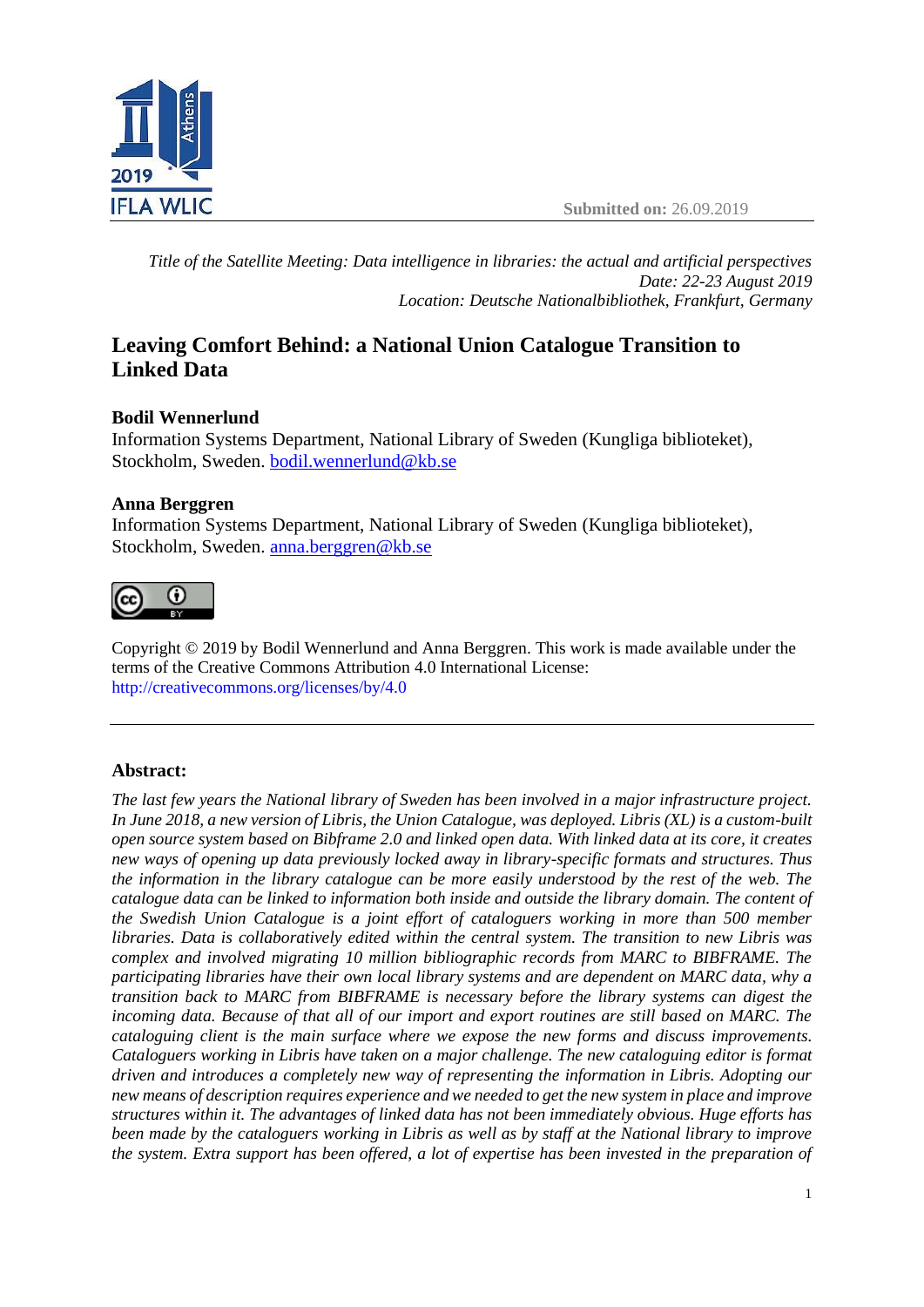*technical documentation, help texts, instruction movies, experts has participated in developing new features and loads of user feedback has been given to the development team.*

**Keywords:** National union catalogue, Sweden, BIBFRAME, Linked data, Software development

In June 2018, the National Library of Sweden (KB) launched a new generation of LIBRIS, the Swedish union catalogue. The new LIBRIS, named  $XL$ , is a custom-built open source system based on BIBFRAME 2.0 and linked open data. The system is developed at KB by a team of developers, designers and specialists on data modelling and metadata. With linked data at its core, Libris XL creates new ways of opening up data previously locked away in library-specific formats and structures. The information in the library catalogue can be more easily understood by the rest of the web, and link to information both inside and outside the library domain.

This paper focuses mainly on the transition to LIBRIS XL, particularly on the launch and implementation from 2017 to date.

## **1.1 Libris – the union catalogue of Sweden**

Initiated in the 1970s, Libris is the joint effort of more than 500 Swedish university and special libraries, the National library and, from 2011, public libraries. Data is collaboratively edited within the central system and then exported to local library systems. This way, a publication is catalogued only once and then made available to all Libris libraries, who only need to register their holdings. The National Library (KB below) is responsible for the development, maintenance and support of Libris. Libris currently stores around 11 million resources, including the Swedish national bibliography and authority file. Also, the member libraries have added ca 35 million holdings related to the titles. It is worth noting that primary cataloguing is not the most common cataloguing work flow as most records are created in Libris via imports from book vendors and other partners. Cataloguers enrich basic records already stored in Libris, alternatively download records from other sources such as the British National Bibliography and modify them. Also, the number of e-resources has increased substantially in recent years in relation to books and other physical resources. For example, around 100,000 bibliographic records describing e-resources are imported each week.

Libris also offers a public  $OPAC<sup>2</sup>$  and an inter-library lending system.

Over its 47 year lifespan Libris has run on different platforms – 2002 to 2018 on Voyager® from Ex Libris. The internal format of Voyager® was MARC21 which triggered a conversion of the Libris data from legacy format LIBRISMARC to MARC21 in connection with the migration. Librarians used the Voyager® desktop cataloguing tool to edit Libris, with an interface largely in MARC21. Many Libris cataloguers are very experienced with

<sup>&</sup>lt;sup>1</sup> LIBRIS was first launched in 1972 and celebrated its  $40<sup>th</sup>$  (XL) anniversary in 2012 when prestudy activities around the new system were in progress.

<sup>&</sup>lt;sup>2</sup> The Libris OPAC<http://libris.kb.se/> is the public search interface of Libris, including information on which libraries hold the title. The OPAC is populated with data from LIBRIS XL. Its user interface has not been redesigned within the LIBRIS XL project.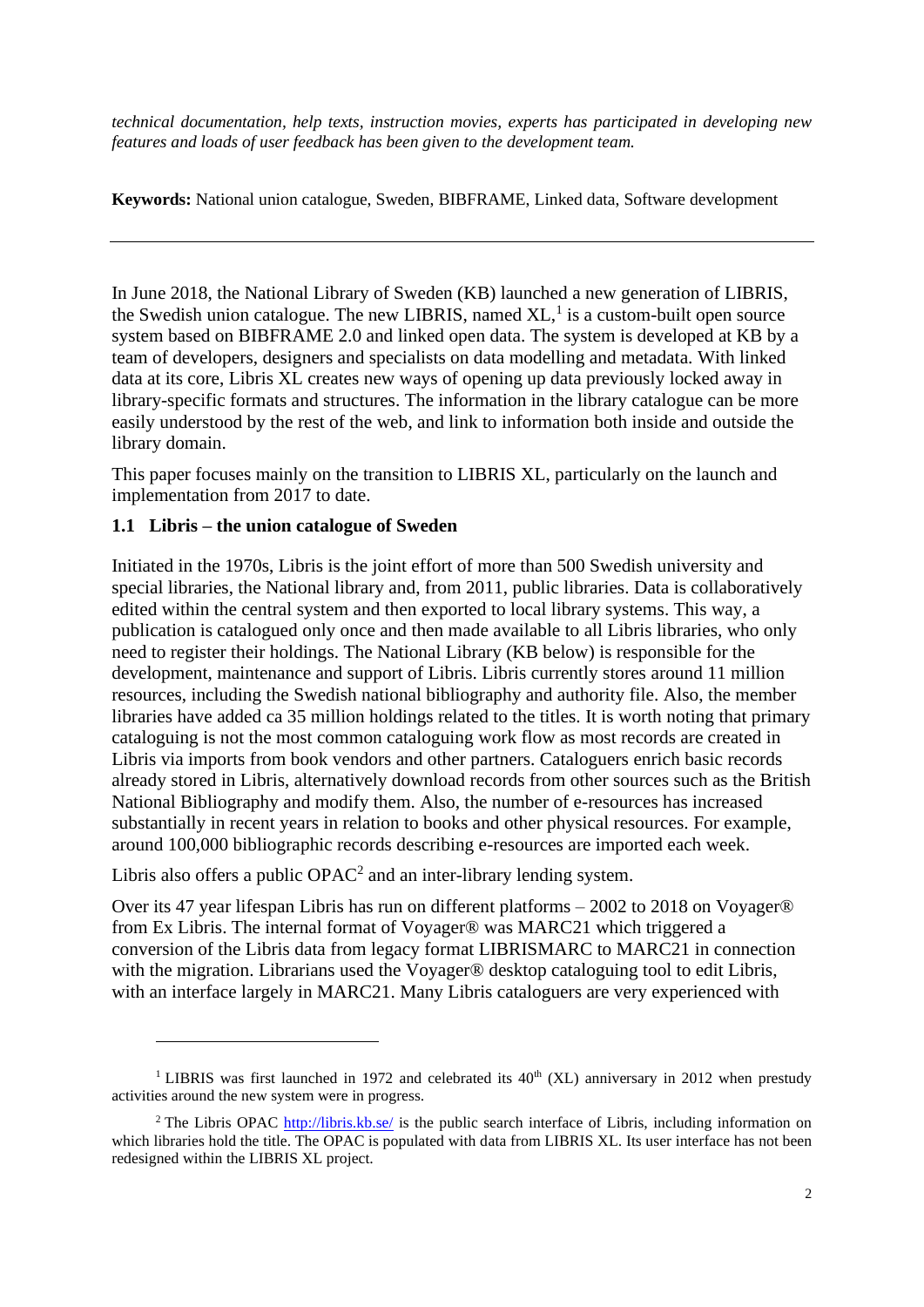MARC21 and know exactly how a Libris record will land in their local system.

This was all about to be challenged by LIBRIS XL.

## **1.2 Libris at a crossroads**

Around 2008, KB began to seriously consider the future of Libris. Ideas related to linked data, Web 2.0 and the semantic web began to develop in the wider world. The Libris content had become increasingly diverse and the MARC model was not suitable for describing new types of data, e.g. e-resources. The existing platform based on MARC21 was difficult to develop and maintain, and proposals for new services around Libris were put on hold. Historic layers also meant that old and new records had different structures. Performance issues were becoming problematic due to the architecture of the system. In effect, the Libris data was locked into a system past its prime.

Meanwhile, the MARC format was being questioned within the library community. In its 2008 report *On the record* the Library of Congress stated that MARC is "based on forty-year old techniques for data management and is out of step with programming styles of today."

As a consequence, KBs architects and developers began experimentally exploring ideas for a new system. A few high-level objectives were defined early on:

- A new, structured data model to efficiently describe new and diverse materials, e.g. electronic publications, music, or films.
- The new system should be built on linked data
	- Linked data will open up library material to users, applications etc. inside and outside the library community.
	- Linked data can be used to incorporate data from other systems and contexts into LIBRIS.
- The new system must be able to handle the rapidly growing data volumes.
- The new system must be an open system  $-\text{via}$  open APIs<sup>3</sup> and publicly available code (open source).

To realise LIBRIS XL as a Linked data system, KB turned its attention to the BIBFRAME initiative aiming at replacing MARC. In 2012, the Library of Congress released a draft version and the design process of LIBRIS XL began. However, it was not until the 2016 release of BIBFRAME version 2.0 that the architecture of the new system fell into place and a version of BIBFRAME 2.0 adapted to LIBRIS XL, with a Swedish vocabulary was modelled.

KB now decided it was time to take action and launch an implementation project.

The new system and project was named LIBRIS XL.

<sup>&</sup>lt;sup>3</sup> Application programming interfaces (API) offer other systems ways of communicating with Libris and using its data.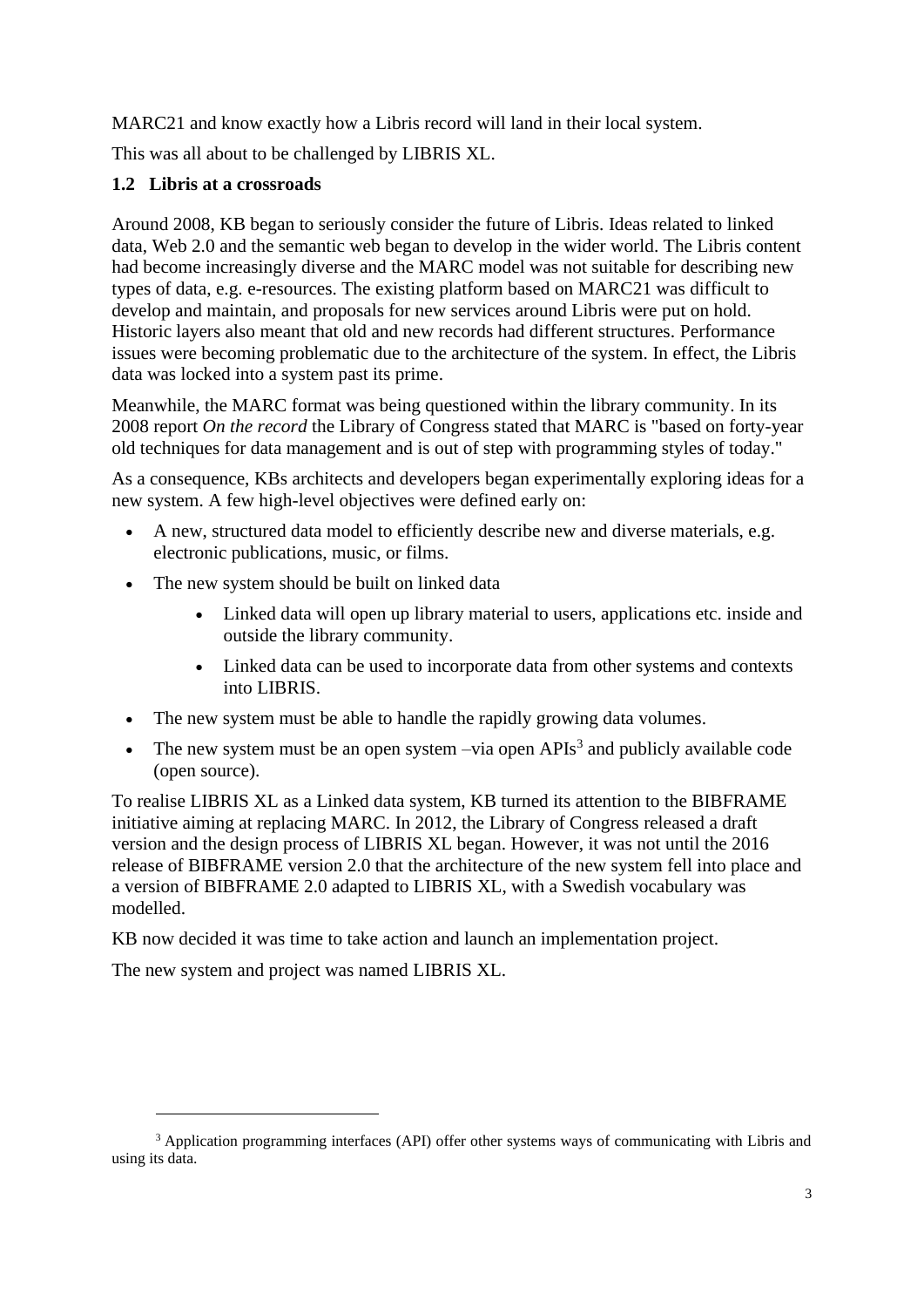

Architecture of LIBRIS

#### **1.3 The implementation project**

A radical plan was conceived to abandon MARC21 in favour of Linked data with JSON-LD (RDF) as a storage format in the new LIBRIS XL core.<sup>4</sup> However, since large parts of the library community are likely to use MARC for years to come, KB still has a responsibility for making data available to libraries in a form they can use. Also, many of the surrounding library and discovery systems are complex with modules working on MARC data. These modules may not be changed in the near future. In fact, at the moment no local library system in production in Sweden receives linked data or records in JSON-LD from LIBRIS XL.

As a consequence, the new system must be able to import and export data in MARC21. The LIBRIS XL project conceived a transformation mapping intended to provide local systems with LIBRIS XL data **similar** to the old system. However, it was clear from the start that the MARC21 transformed from LIBRIS XL would not be identical to the old MARC21 records. For example: BIBFRAME does not use punctuation at the end of elements which means that is impossible in some cases to add punctuations in the transformation.

Lessons learned from the transformation mapping are

- Local library systems interpret the MARC21 data very differently which means that the project in some cases has had to implement library specific export transformation mapping from LIBRIS XL, and
- Mapping activities (analysis, development and testing) were more labour intensive than estimated and required expert resources on metadata, local library systems and MARC21 and BIBFRAME.

<sup>4</sup> JSON-LD (JavaScript Object Notation for Linked Data) is a method of encoding Linked Data. JSON-LD is mapped to RDF, the Resource Description Framework.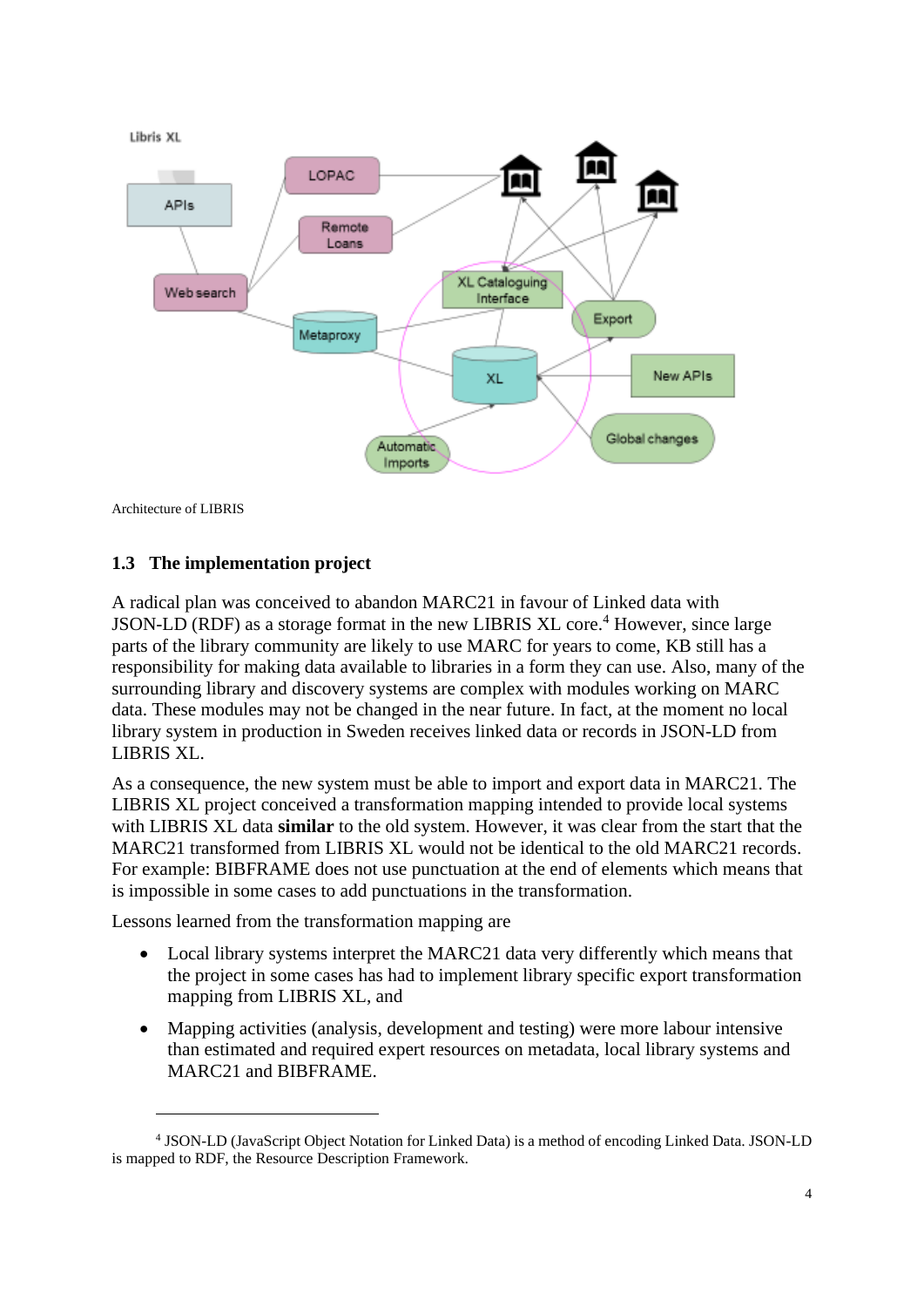The migration and transformation of MARC21 data to LIBRIS XL were a big part of the implementation project. KBs metadata experts provided guidelines for the migration, one was to leave certain metadata behind (but not discard it), and that quality enhancing activities should be on improving functionality, not to make it look nicer.

| <b>Instance</b>                                                                                                                                                                                                                                                                                                                                                                                       | CREATED: 10 maj 2018 08:16 by library/BOKR   CHANGED: 30 apr 2019 14:12 by library/S |                                                |
|-------------------------------------------------------------------------------------------------------------------------------------------------------------------------------------------------------------------------------------------------------------------------------------------------------------------------------------------------------------------------------------------------------|--------------------------------------------------------------------------------------|------------------------------------------------|
| NB INSTANS, MONOGRAFISK RESURS, OMEDIERAD, VOLYM<br>Nordiska myter • från Yggdrasil till Ragnarök<br>Identifier<br>ISBN 9789175038490<br>Norse mythology · Svenska {föredragen benämning saknas}<br>Instance of<br>Creative responsib Neil Gaiman ; översättning: Kristoffer Leandoer<br>Publication<br>[Stockholm] · Sverige · Månpocket · 2018 · [2018]<br>Manufacture<br>2018                      |                                                                                      | tc5mskq513tx6z6                                |
| Show more (3)                                                                                                                                                                                                                                                                                                                                                                                         |                                                                                      | Show holding (Utb2)<br><b>ES HOLDING</b><br>25 |
| <b>ADMIN METADATA</b><br><b>INSTANCE</b>                                                                                                                                                                                                                                                                                                                                                              |                                                                                      |                                                |
| $\vee$ Text:<br><b>INSTANCE OF</b><br>- TITLE RESOURCE<br>$\vee$ Titel:<br>- MAIN TITLE<br>Norse mythology<br>- CONTRIBUTOR AND ROLE<br>$\vee$ Primär medverkan:<br><b>ASSOCIATED AGENT</b><br>Gaiman . Neil<br><b>CONTRIBUTOR ROLE</b><br>Författare • aut<br>$\vee$ Medverkan:<br><b>ASSOCIATED AGENT</b><br><b>CONTRIBUTOR ROLE</b><br>Översättare • trl<br><b>LANGUAGE INFORMATION</b><br>Svenska | Leandoer • Kristoffer • 1962-                                                        |                                                |

## **1.4 What about the cataloguers?**

A monograph *Nordiska myter* in LIBRIS XL. Links are indicated as pills.

A new web-based cataloguing tool was designed by KB, with a model-driven (JSON-LD) interface providing a fairly unfiltered view of the LIBRIS data. As a consequence, bibliographic information, holdings and authorities are presented in a completely new way to the LIBRIS cataloguers who are familiar with MARC21. The cataloguing interface is open and available for browsing at [libris.kb.se/katalogisering,](https://libris.kb.se/katalogisering) but only Libris users can edit in the tool. The cataloguing interface is not intended as a discovery or circulation tool and the existing Libris OPAC is still live at [libris.kb.se](http://libris.kb.se/) – populated with data synchronized from LIBRIS XL.

Cataloguers working in Libris have met with a major challenge. The new tool is a radically different experience from the previous MARC21 tool. Since it is format driven it introduces a completely new way of representing the information in Libris. Adopting the new means of description requires experience and KB needed to get the new system in place and improve structures within it. The BIBFRAME data takes up more space than the previous, very compact, MARC21 records. Cataloguing in LIBRIS XL requires linking to authorities,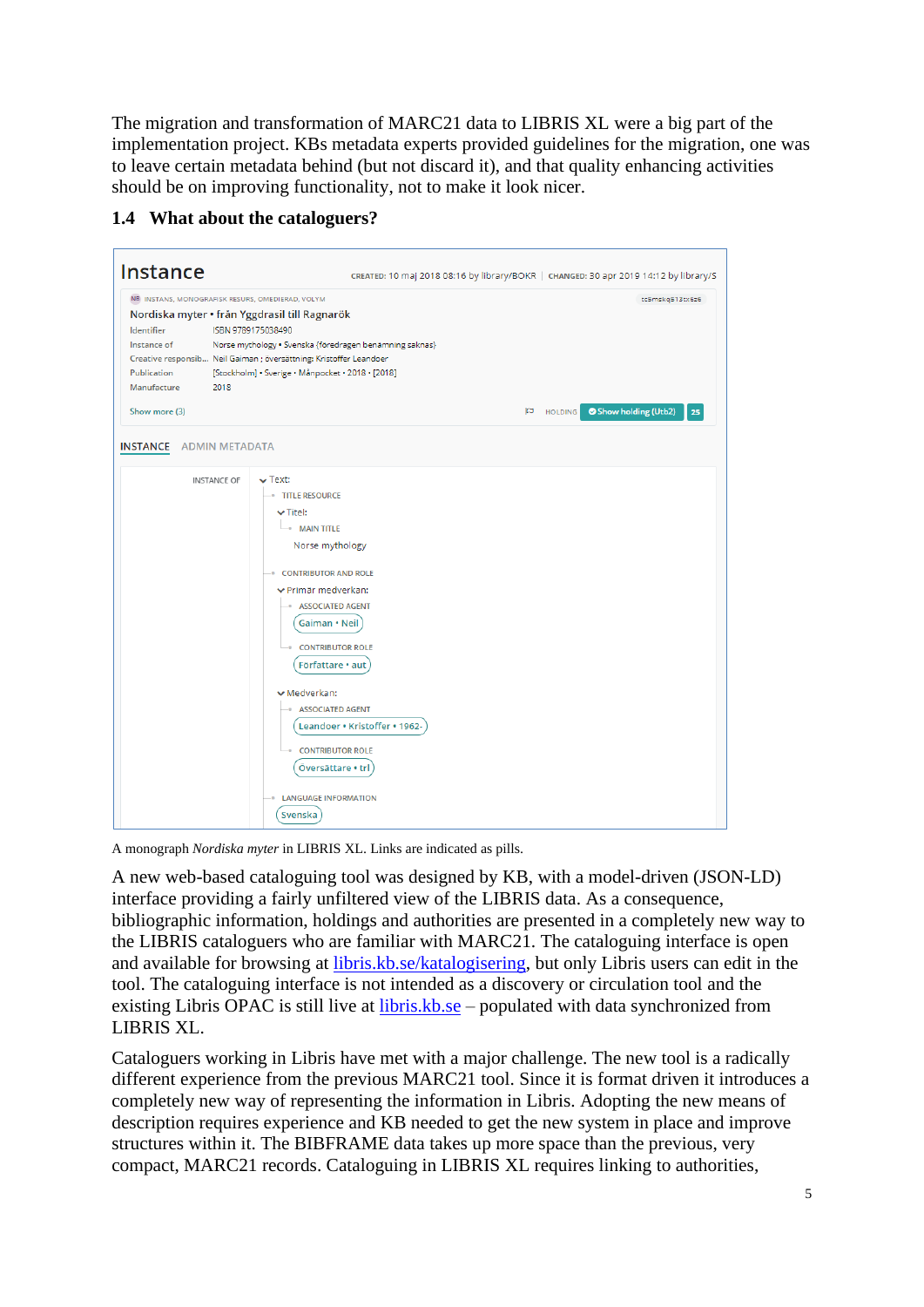subject headings etc. This in its turn means scrolling and clicking on links, as opposed to typing.

| NB INSTANS, MONOGRAFISK RESURS, OMEDIERAD, VOLYM<br>Nordiska myter • från Yggdrasil till Ragnarök<br>Identifier<br>ISBN 9789175038490<br>Instance of<br>Creative responsi Neil Gaiman ; översättning: Kristoffer Leandoer<br>Publication<br>Manufacture<br>2018<br>Show more (3) | Norse mythology · Svenska {föredragen benämning saknas}<br>[Stockholm] · Månpocket · 2018 · [2018]                                                                                                                                                                         | tc5mskq513tx6z6<br>O Add holding (Utb1) 24<br><b>P3 HOLDING</b> | leando<br>$+$<br>$\sigma^{\rm C}$ . | ADD ENTITY   ENTITY O<br>Show - Person<br>FU PERSON<br>Z' Leandoer, Kristoffer, 1962-<br>Identifier<br>Identifikator 52572782 · viaf, Identifikator 0000000114726<br>Nationality<br>Sverige . e-sw---                                                               | ⊻^ X<br>$\times$<br>1zcfgqdk09ljt4k |
|----------------------------------------------------------------------------------------------------------------------------------------------------------------------------------------------------------------------------------------------------------------------------------|----------------------------------------------------------------------------------------------------------------------------------------------------------------------------------------------------------------------------------------------------------------------------|-----------------------------------------------------------------|-------------------------------------|---------------------------------------------------------------------------------------------------------------------------------------------------------------------------------------------------------------------------------------------------------------------|-------------------------------------|
| <b>INSTANCE</b> ADMIN METADATA                                                                                                                                                                                                                                                   |                                                                                                                                                                                                                                                                            |                                                                 | ÷<br>٠<br>C                         | FU PERSON<br>42gjhssn3tbcm0b<br>Z Leandoer, Katarina, 1966-                                                                                                                                                                                                         |                                     |
| <b>INSTANCE OF</b><br>$\odot$<br>盲                                                                                                                                                                                                                                               | $\vee$ Text:<br>- TITLE RESOURCE @ C @<br>$\vee$ Titel:<br>→ MAIN TITLE @ 自<br>Norse mythology<br>→ CONTRIBUTOR AND ROLE @ C A<br>▼ Primär medverkan:<br>ASSOCIATED AGENT<br>Gaiman . Neil ©<br><b>L</b> • CONTRIBUTOR ROLE ◎ m<br>Författare · aut ©<br>$\vee$ Medverkan: | % 0 ₿<br>0 亩 1<br><b>O</b> 命 :<br>$O$ $B$ $=$                   | $\pmb{\times}$<br>$+$<br>b<br>ß     | FU PERSON<br>gn244xl82rd0d54<br><b>7 Crona, Åsa, 1966-</b><br>Identifier<br>Identifikator 7358810 · viaf, Identifikator 00000000548615<br>Leandoer · Åsa Crona · 1966-<br>HasVariant<br>Crona-Leandoer · Åsa · 1966-<br>SeeAlso<br>Nationality<br>Sverige . e-sw--- |                                     |
|                                                                                                                                                                                                                                                                                  | → ASSOCIATED AGENT © m<br><b>CONTRIBUTOR ROLE O</b> III<br>Översättare • trl ©                                                                                                                                                                                             |                                                                 |                                     |                                                                                                                                                                                                                                                                     |                                     |

Linking to an authority i[n https://libris.kb.se/katalogisering](https://libris.kb.se/katalogisering)

## **1.5 The big leap - launching LIBRIS XL**

In 2017, the project governing structure, consisting of KB's internal steering group and the Libris development council, decided it was time to launch LIBRIS XL. A beta version of the cataloguing tool was made available for those who wanted a preview. However, a lively discussion within the LIBRIS network led to expressed concerns that the new system was not yet functional or robust enough to go live. Many stakeholders would also have preferred to keep the old system in production parallel to LIBRIS XL, which would enable a more cautious shift, and more time to get used to the new format. However, parallel operation of two Libris systems was not considered realistic by KB due to, primarily, the massive task of maintaining data flows to and from two systems.

A big concern was whether the new editing tool would be functional for librarians to keep up their processes and not fall behind cataloguing incoming resources. After evaluating the beta version many libraries had serious doubts – the tool appeared to have inadequacies and lacked some functionalities. KB responded by defining the new tool as a **start version** and indicated that new features would be released very soon after the initial launch. For example: although the start version only had cataloguing templates for basic monographs, serials and holdings additional templates would be added in upcoming versions. The spring of 2018 was spent adding important cataloguing features and refining XLs BIBFRAME format, mappings and integration flows.



Timeline of LIBRIS XL launch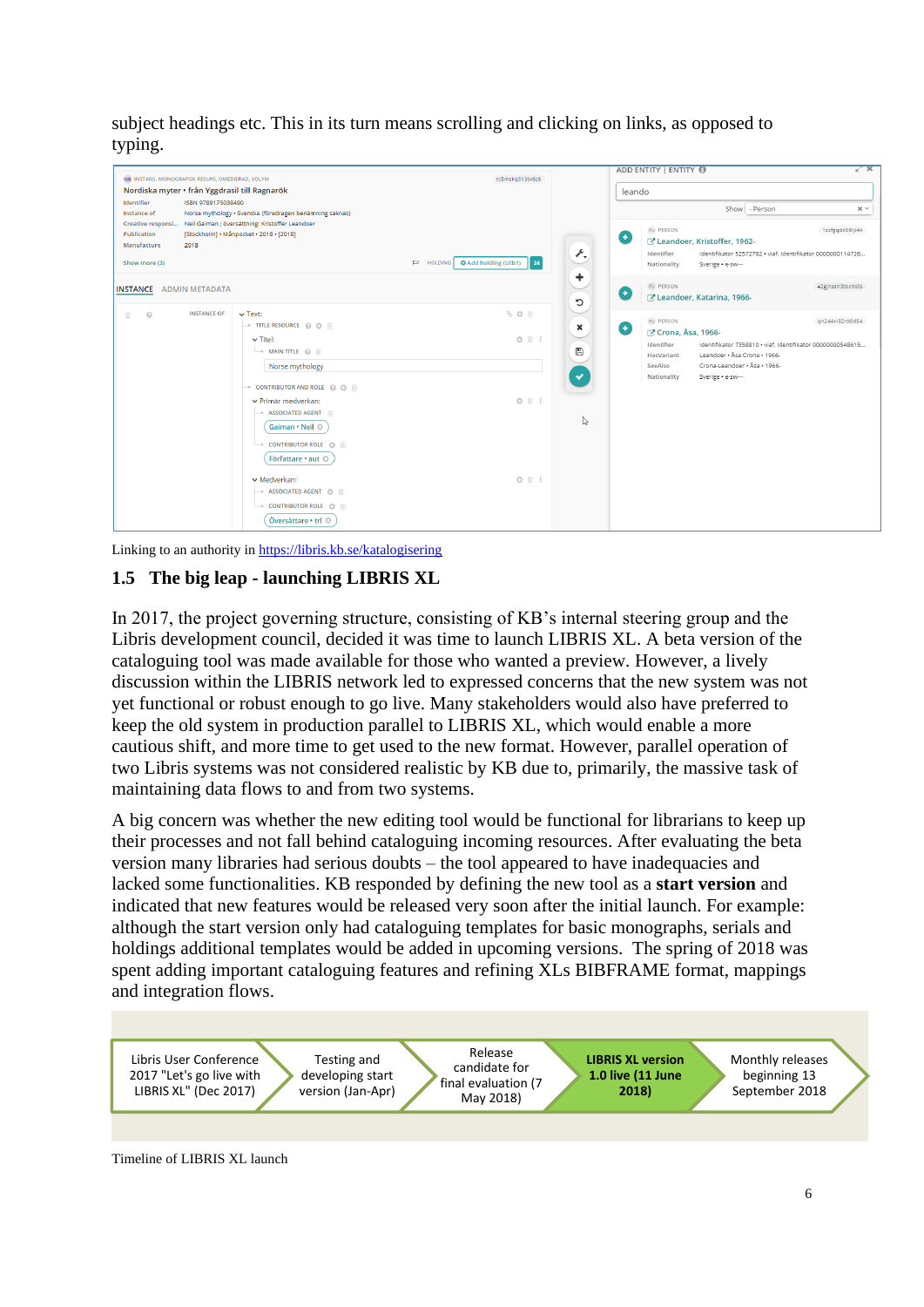After lengthy discussions on the stability of the system and the best, or least problematic, point in time for the system switch, it was decided that June 2018 would suit the libraries. The switch meant one week's downtime where neither old nor new LIBRIS would be open (users could still search the OPAC though).

A release candidate (the start version) was pushed to the Libris community for testing and evaluation in May 2018. Activities such as test sessions, workshops and product demos were organized by KB and the Libris libraries. Many libraries actively prepared for the big switch, setting up their own work groups to deal with potential issues caused by the new system.

4 June 2018 all cataloguing in LIBRIS was suspended and the Voyager® platform shut down for edit. The LIBRIS XL team then began the migration and transformation of more than 10 million records from MARC21 to BIBFRAME XL. Functionalities were deployed, including the new cataloguing tool and backend functionalities for imports and exports to the new system. LIBRIS XL was indexed for searching with the search engine *Elasticsearch*. The first editing in the new cataloguing tool was made by KBs National Bibliography Unit on 8 June 2018 to verify that the new system was operational. At the time of launch LIBRIS XL had cataloguing templates, mapping and transformation to MARC21, including MARC21 views of the records, exports to local library systems as well as documentation and user help.

When LIBRIS XL went live 11 June, the information in the catalogue was opened up to the rest of the web and KB became the first national library in the world to switch to cataloguing in BIBFRAME.

## **1.6 Communication and support**

Professional communication, support and user assistance proved a key success factor early on in the LIBRIS XL implementation. In 2017, KB assigned a team to deal with these issues as part of the implementation. Activities included authoring help texts and guidelines for cataloguing in LIBRIS XL. Existing social media channels were used throughout to reach out and collaborate with libraries. The Libris blog was essential and used for weekly communications around LIBRIS XL, e.g. information on upcoming releases.<sup>5</sup>

An extended support team was set up, meeting daily to manage and assign incoming issues for action. The Libris support site was used especially for questions, suggestions and discussions. Since the launch of LIBRIS XL more than 1,000 discussions have been initiated on the Libris support site.<sup>6</sup>

It was decided initially not to produce traditional manuals for LIBRIS XL. Guidelines, help and user assistance would either be included in the new system, or published on social media channels. One example are YouTube instruction videos focussing on specific topics. 7

## **1.7 Preparing for chaos**

After years of discussions on the future of LIBRIS, the member libraries, including KB, found themselves facing the big shift. The mood was apprehensive, a mix of anticipation and awe. Would LIBRIS XL really be launched as planned? Cataloguers feared the inevitable

 $5$  The Libris blog is from June 2019 part of the new KB website [https://www.kb.se/samverkan-och](https://www.kb.se/samverkan-och-utveckling/libris.html)[utveckling/libris.html](https://www.kb.se/samverkan-och-utveckling/libris.html) New content is added regularly.

<sup>6</sup> Supportforum för nya Libris<https://kundo.se/org/librisxl/>

<sup>7</sup> YouTube playlist *Instruktionsfilmer för Libris katalogisering* <https://youtu.be/9MzVriPQUA8>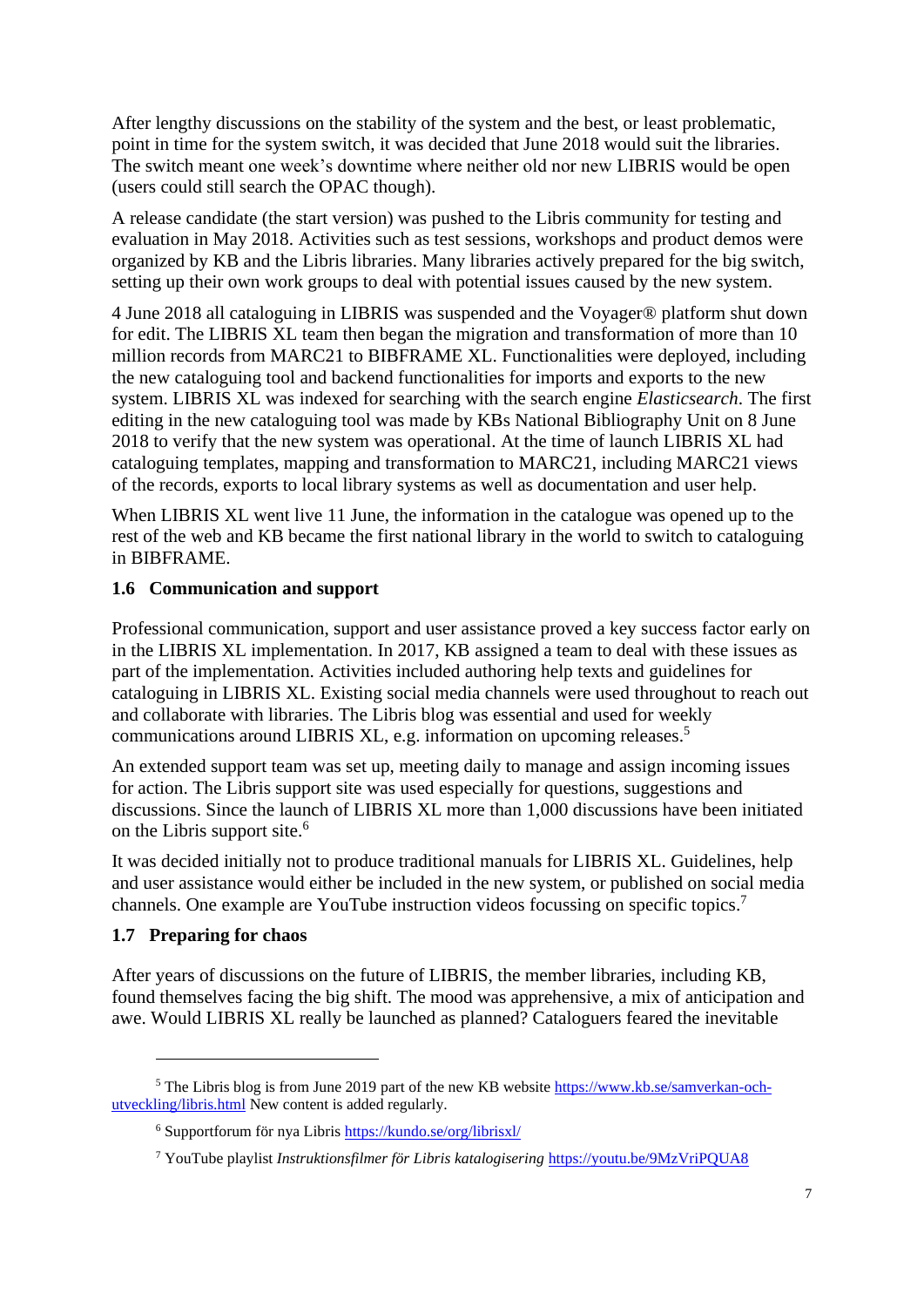drop in productivity and potential problems with quality and MARC mappings from the new system. There were known remaining issues waiting to be solved in the data flows from LIBRIS XL to local systems. However, many libraries had at this point decided to initiate activities to facilitate the LIBRIS XL implementation and make it less stressful.

The National bibliography cataloguing team at KB, although optimistic about the new system, decided to prepare for potential disaster by assigning a task force to test, evaluate risks and adjust the cataloguing processes to the new situation. As a result, productivity targets were temporarily dropped. By the launch of LIBRIS XL, they were ready for chaos. As anticipated, the team's productivity during the summer of 2018 was indeed only a fraction of their normal average. The usual focus on cataloguing excellence was abandoned in favour of exploring and learning. In parallel, the cataloguers created help texts, guidelines and instruction videos in cooperation with the LIBRIS XL development team and other experts. Problems and suggestions were coordinated and channelled in writing to the LIBRIS XL project team. In the end disaster and chaos did not occur for this team of experienced cataloguers and towards the end of 2018, they were back almost to normal productivity.

The Libris member libraries have of course met different challenges depending on size, processes, local systems, subject focus etcetera. Some larger libraries, like KB, assigned special teams to ease the implementation of LIBRIS XL, for example by organizing workshops and supporting learning and transfer of know-how. Some libraries needed to focus on further testing and evaluation of how data from the new system worked in their local systems including mapping issues from Bibframe to MARC. Some libraries lacked templates adapted to their type of resources and had to find workarounds, or decide whether to pause cataloguing of certain resources.

The impact of LIBRIS XL from the perspective of reduced cataloguing throughput varied between libraries. It depends on a number of factors, for example the types of material the library holds – the more diverse, the longer the period of low productivity.

## **1.8 Post launch – developing while in production**

At the time of launch in June 2018, expectations on the KB development team to release additional functionalities without delay was great. Many libraries felt they had been pressured to accept the new system and now wanted guarantees that their most wanted features would be released soon. KB received lists of requirements, especially from the large member libraries.

In fact, KBs development team was already busy working on new features, templates and bug fixes. Beginning September 2018, new versions of LIBRIS XL have been released monthly. To make this possible, the team follows a strict agile (Scrum) process with biweekly sprint planning and daily scrum meetings. <sup>8</sup> Since all user input channelled via KB:s social media, customer support and e-mails is screened by the support team, only genuine candidates for development will be added to the project backlog. This has taken care of duplicate requests and issues not related to the LIBRIS XL system, as well as allowed the development team to stay focused. Issues for potential development are analysed, documented and categorised continuously based on feedback from team members, product owner and other stakeholders. The agile development process creates a method for incorporating new ideas and changing

<sup>8</sup> Scrum is a widely used agile framework for software development. [https://en.wikipedia.org/wiki/Scrum\\_\(software\\_development\)](https://en.wikipedia.org/wiki/Scrum_(software_development))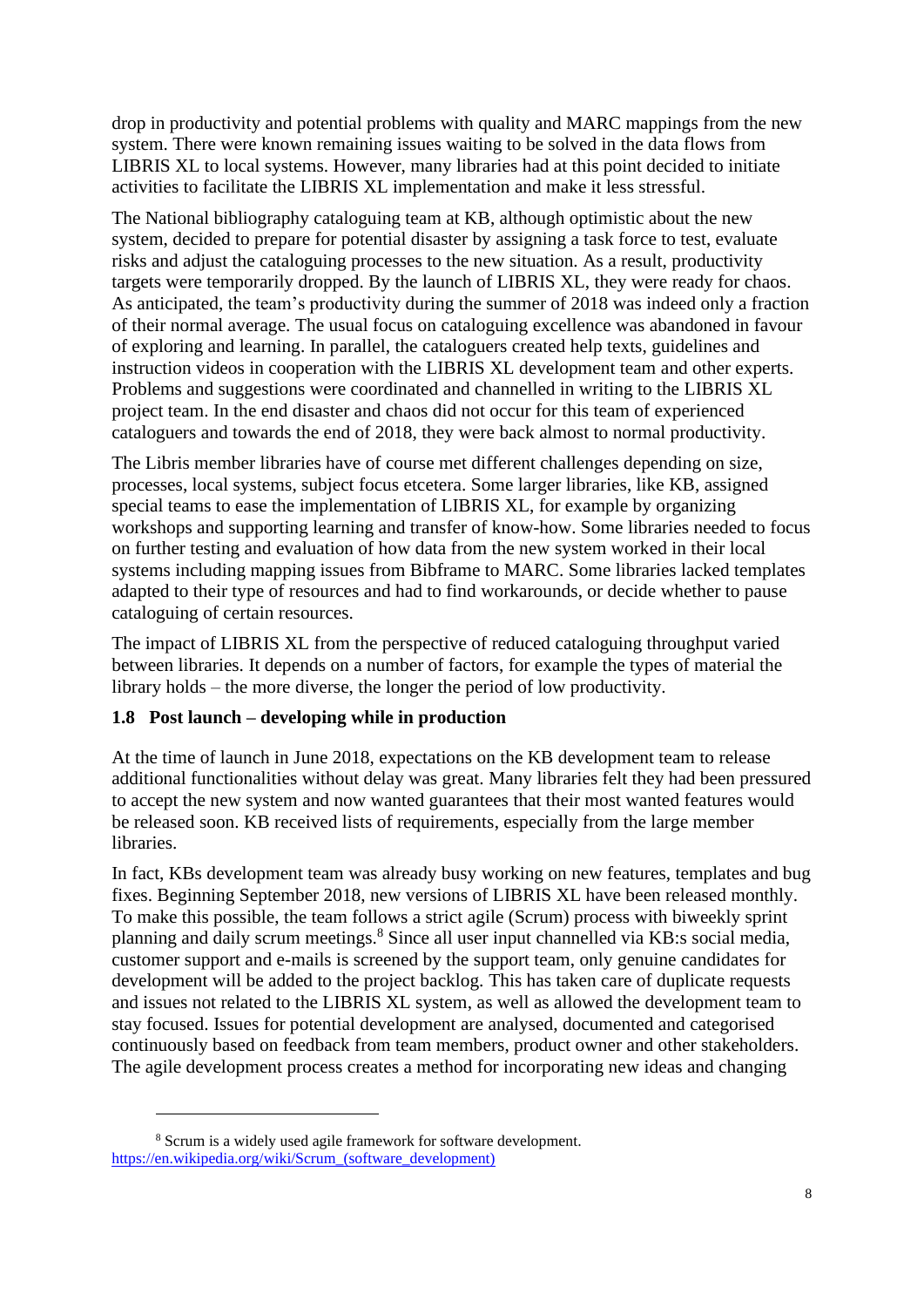requirements as well as reconsidering prioritisations based on input from the member libraries.

Analysis and development of new features has in many cases been done jointly by designers, developers and experts/librarians in the Libris network. For example, templates for cataloguing special materials such as sheet music, maps or computer games have been developed and verified in close cooperation with experts from Swedish libraries, often in workshops.

A roadmap is available on<https://www.kb.se/samverkan-och-utveckling/libris.html> to indicate future development of LIBRIS XL on a high level.

## **1.9 LIBRIS XL one year on – where are we now?**

The advantages of linked data have not been immediately obvious. Huge efforts have been made by cataloguers working in Libris as well as by staff at the National library to improve the system. Extra support has been offered to users, a lot of expertise has been invested in the preparation of technical documentation, help texts and instruction videos. Experts have participated in developing new features, and plenty of user feedback has been given to the support and development team.

The transition to LIBRIS XL was complex and involved migrating over 10 million bibliographic records from MARC. The participating libraries have their own local library systems and are dependent on MARC data, why a transition back to MARC from BIBFRAME is necessary before library systems can digest the incoming data. Because of that all of our import and export routines are still based on MARC. The cataloguing tool is the main interface to expose new structures and discuss improvements.

Some of the lessons learned were quite unexpected:

- The new system forced re-evaluating the processes: Why did we do this? What's the use of this piece of data? As a consequence, some requirements in the LIBRIS XL backlog are no longer valid, or could be implemented a different way.
- Developing the new system has inspired many interesting new collaborations in the Libris network. The potential to open up and expand collaborations around future development is great.
- The effect of new systems on people: "It's been tough, but very interesting how a new system has affected our organization." One example is more equality between junior and senior cataloguers.
- In the future, it is reasonable to assume that fewer cataloguers will need to do more work. It follows that manual work should be limited to the intellectual parts of cataloguing and that more automation needs to be implemented. What can be eliminated?

Future activities include modelling of LIBRIS XL so that the Works level of BIBFRAME can be introduced, bringing benefits such as improved data quality, search and linking opportunities. Ideas for opening up the library data to the rest of the world are emerging and libraries are considering their own processes.

At this time there is definitely a feeling that Libris belongs to the libraries: Libris is our system. There is also a sense of satisfaction in the development team that, even though the start version lacked functionalities, the challenge was overcome.